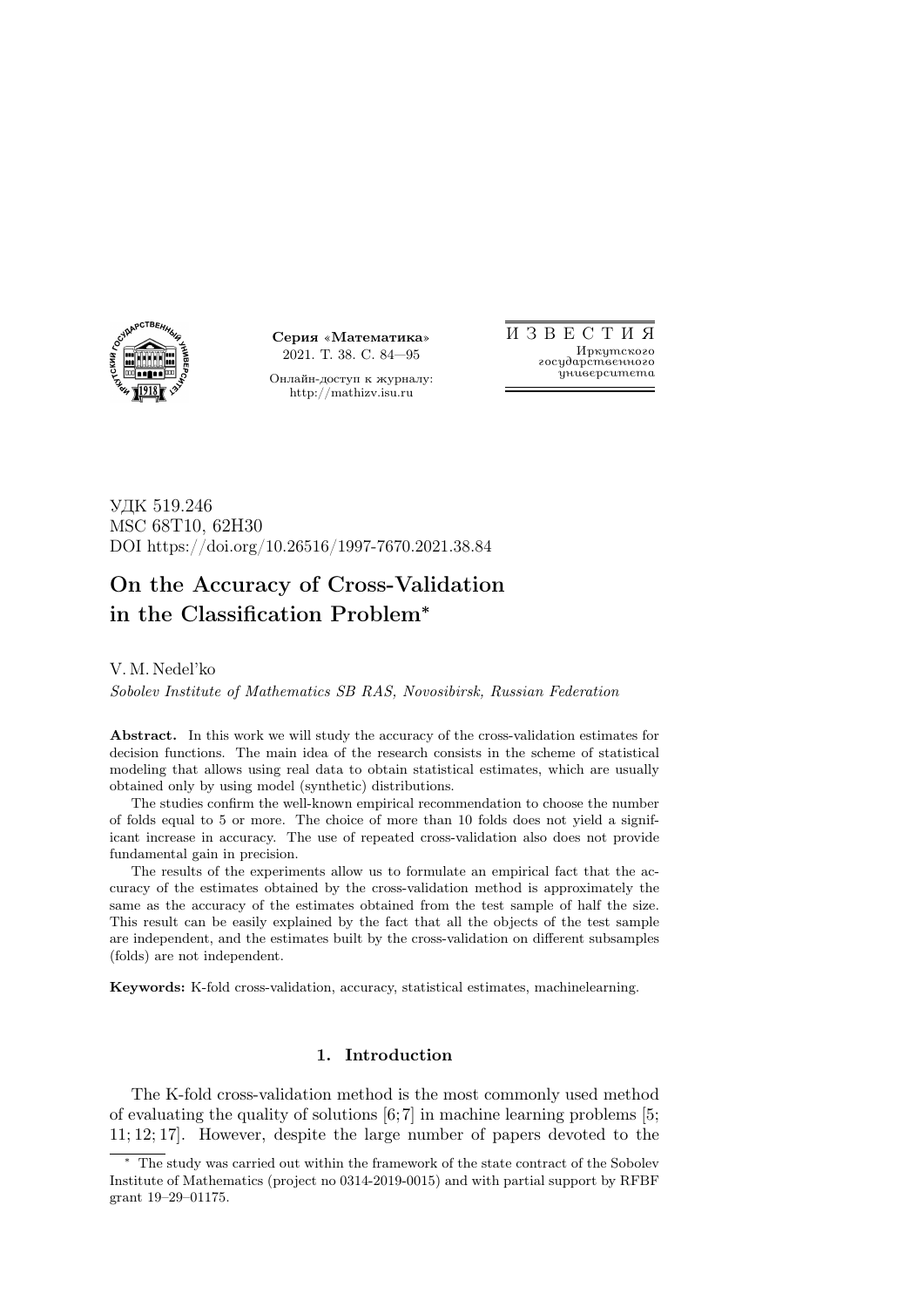study of this approach, the problem of assessing the accuracy of the resulting quality estimates remains open [10;13;14]. In particular, confidence intervals for the cross-validation are currently unknown, there are only very rough estimates of such intervals [19].

The paper [18] shows that the formally constructed 95% confidence interval for cross-validation estimates is not even an estimate of the confidence interval, since the probability of going beyond the interval is much greater than 0,05. At the same time, in the mentioned work the term confidence interval, however, continues to be used, as in many other sources. But in the strict sense, such constructions shouldn't be called as confidence intervals.

In [1] the confidence intervals based on CV-score are proposed, but those intervals estimate some non-standard version of test error.

The question of choosing the optimal number of folds  $K$  is also actual [2]. In some sources there is a recommendation to choose  $K = 10$  and carry out 10 repetitions of the cross-validation procedure. Other authors believe that it is advisable to choose  $K$  as large as the computational capabilities (and sample size) allow.

The goal of this work is to develop some empirical approach for investigation of the accuracy of cross-validation. This approach includes the method of statistical modelling on real data that allows to introduce and estimate some new statistical characteristics. In particular, this allows to substantiate the choice of number of folds.

## 2. Problem statement

Consider the statistical formulation of the problem of decision function construction  $[3; 15; 16]$ .

Let X be the set (space) of values of a given set of variables  $x_1, ..., x_n$ , and  $Y$  is the set of values of the target variable. Suppose that a probability space ( $\sigma$ -algebra and probability measure P) is given on  $X \times Y$ .

We introduce a notation for the expectation of a measurable function  $f: X \times Y \to R$ 

$$
\mathsf{E}_{X,Y} f(x,y) = \int_{X \times Y} f(x,y) \mathsf{P}(dx, dy).
$$

The decision function is a mapping  $\lambda : X \to \mathfrak{S}$ , where  $\mathfrak{S}$  is the set of solutions (the space of estimates). The values of  $\mathfrak{S}$  can be, in particular, the values of the variable  $Y$  or, for example, estimates of the probability that an object belongs to a given class.

The quality of the decision function is estimated by some criterion  $\mathcal{K}(\lambda, P)$ , which in general is a functional of the decision function and distribution.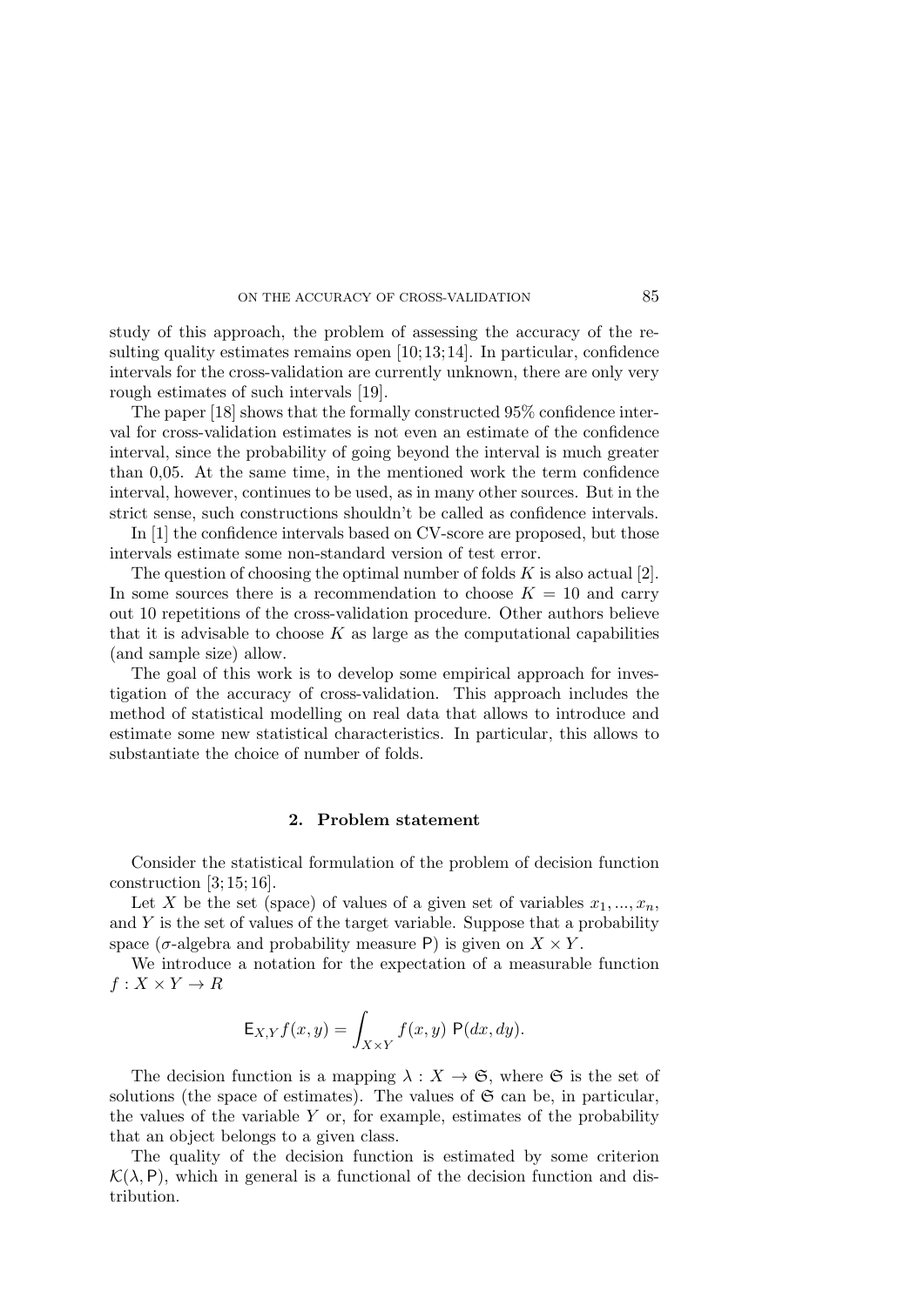In this paper we will consider quality criteria that can be represented as a mathematical expectation from the so-called loss function  $L : \mathfrak{S} \times Y \to R$ , i.e.

$$
\mathcal{K}(\lambda, \mathsf{P}) = \mathsf{E}_{X,Y} L(\lambda(x), y)
$$

Some criteria (for example, the area under the error curve) can not be represented in this form, but most of the quality criteria used in practice can be expressed through the loss function.

The problem of constructing the decision function is to construct  $\lambda$ , which would minimize the criterion  $\mathcal{K}(\lambda, P)$ . Particular statements of this problem are the problems of classification and regression analysis (recovering of dependencies) [4] [8] [9].

In this formulation, the problem is actually not yet set, since the criterion depends on the distribution, which in real problems is unknown.

In practice, a decision function is constructed based on a sample

$$
V_N = ((x_i, y_i), i = 1, ..., N), \ x_i \in X, \ y_i \in Y, \ V_N \in W_N, \ W_N = (X \times Y)^N.
$$

Method of constructing the decision functions is a mapping

$$
Q: W \to \Lambda, \quad W = \bigcup_{N=1}^{\infty} W_N,
$$

where  $\Lambda$  is a given class of decision functions.

The purpose of this work is to evaluate the quality of the solution constructed by a given method.

Let  $\lambda_{Q,V_N} \equiv Q(V_N)$  be a solution built by the method Q on the sample  $V_N$ .

We are interested in the value

$$
\mathcal{K}_Q(V_N) = \mathsf{E}_{X,Y} L(\lambda_{Q,V_N}(x), y).
$$

Here we have introduced the notation  $\mathcal{K}_Q(V_N)$  instead of  $\mathcal{K}(\lambda_{Q,V_N}, P)$  to simplify the writing, and to emphasize that the criterion is a function of sample, while the parameters  $Q$  and  $P$  will be fixed.

Because the expression is a function of sample, it is a random variable.

In real machine learning tasks we have some fixed sample. If the sample is fixed, than  $K_Q(V_N)$  becomes the unknown value dependent only on the distribution, which can be evaluated by statistical methods similar to the estimation of parameters of distributions.

For such evaluation, the method of cross-validation is usually used.

In this method, the sample is split into K disjoint parts of  $V_N^1, ..., V_N^K$ of equal (or nearly equal) size.

A cross-validation estimate is the value

$$
\widetilde{\mathcal{K}}_{Q,K}(V_N) = \frac{1}{N} \sum_{i=1}^N L(\lambda_{Q,V_N \setminus V_N^{k(i)}}(x_i), y_i).
$$

Известия Иркутского государственного университета. Серия «Математика». 2021. Т. 38. С. 84–95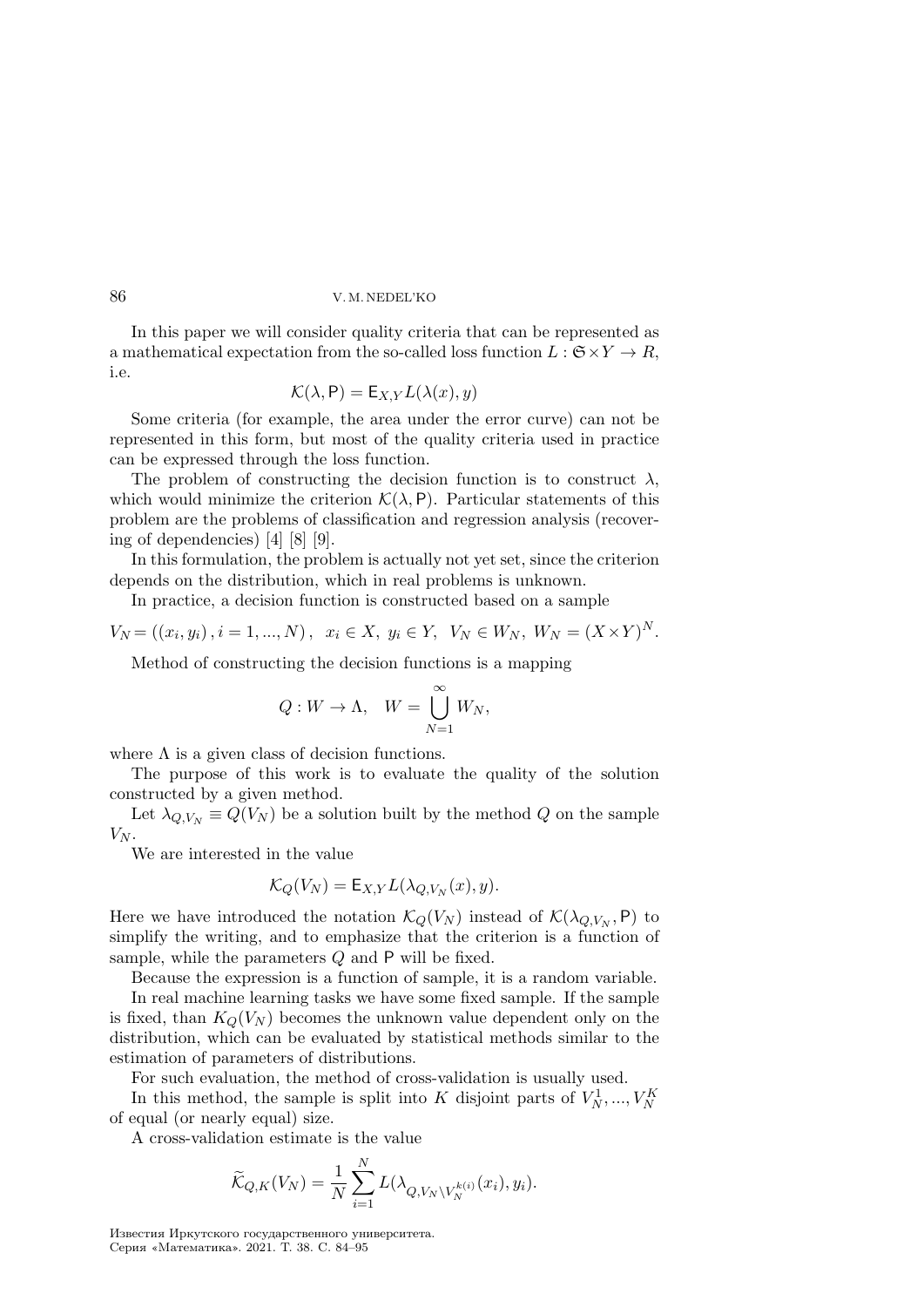Here  $V_N^{k(i)}$  $\chi_N^{(i)}$  is the part of the sample that contains  $(x_i, y_i)$ . This fold is removed from the original sample when you build a solution for  $(x_i, y_i)$ .

The error of a cross-validation estimate is expressed by the value

$$
\Delta(V_N)=\widetilde{\mathcal{K}}_{Q,K}(V_N)-\mathcal{K}_Q(V_N).
$$

The main characteristic of cross-validation accuracy will be the standard error

$$
err_{CV} = \sqrt{\mathsf{E}_{W_N}(\Delta(V_N))^2}.
$$

The expectations are taken over all samples of size  $N$ .

Let us use the decomposition

$$
\mathsf{E}_{W_N}(\Delta(V_N))^2 = \tilde{\sigma}^2 + \sigma^2 + bias_{CV}^2 - 2\tilde{\sigma}\sigma\kappa,
$$

where

$$
\tilde{\sigma}^2 = D_{W_N} \widetilde{\mathcal{K}}_{Q,K}(V_N), \quad \sigma^2 = D_{W_N} \mathcal{K}_Q(V_N),
$$

$$
bias_{CV} = \mathsf{E}_{W_N} \Delta(V_N), \quad \varkappa = corr_{W_N}(\widetilde{\mathcal{K}}_{Q,K}(V_N), \mathcal{K}_Q(V_N)).
$$

Here  $corr_{W_N}$  is a normalized correlation coefficient (the expectation is taken over  $W_N$ ), D denotes a variance.

The goal of this work is to investigate properties of  $err_{CV}$  and to propose a method to estimate it.

# 3. Proposed statistics

Now let us introduce a notation for the standard deviation of the loss

$$
\mathcal{S}_Q(V_N) = \sqrt{\mathsf{D}_{X,Y} L(\lambda_{Q,V_N}(x), y)}.
$$

The distribution on the value of losses depends on the constructed decision function, and hence on the training sample. To characterize how significant this dependence is, we introduce the value

$$
\varepsilon_S = \sqrt{\mathsf{D}_{W_N} \ln \mathcal{S}_Q(V_N)}.
$$

The logarithm is used to get a scale-free measure that is a characteristic of the relative spread of a random variable (given its positivity).

The value  $\mathcal{S}_Q(V_N)$  can not be calculated directly, so we will estimate it via

$$
(\widetilde{\mathcal{S}}_{Q}(V_N))^2 = \frac{1}{N} \sum_{i=1}^N \left( L\left(\lambda_{Q, V_N \setminus V_N^{k(i)}}(x_i), y_i\right) - \widetilde{\mathcal{K}}_{Q, K}(V_N) \right)^2.
$$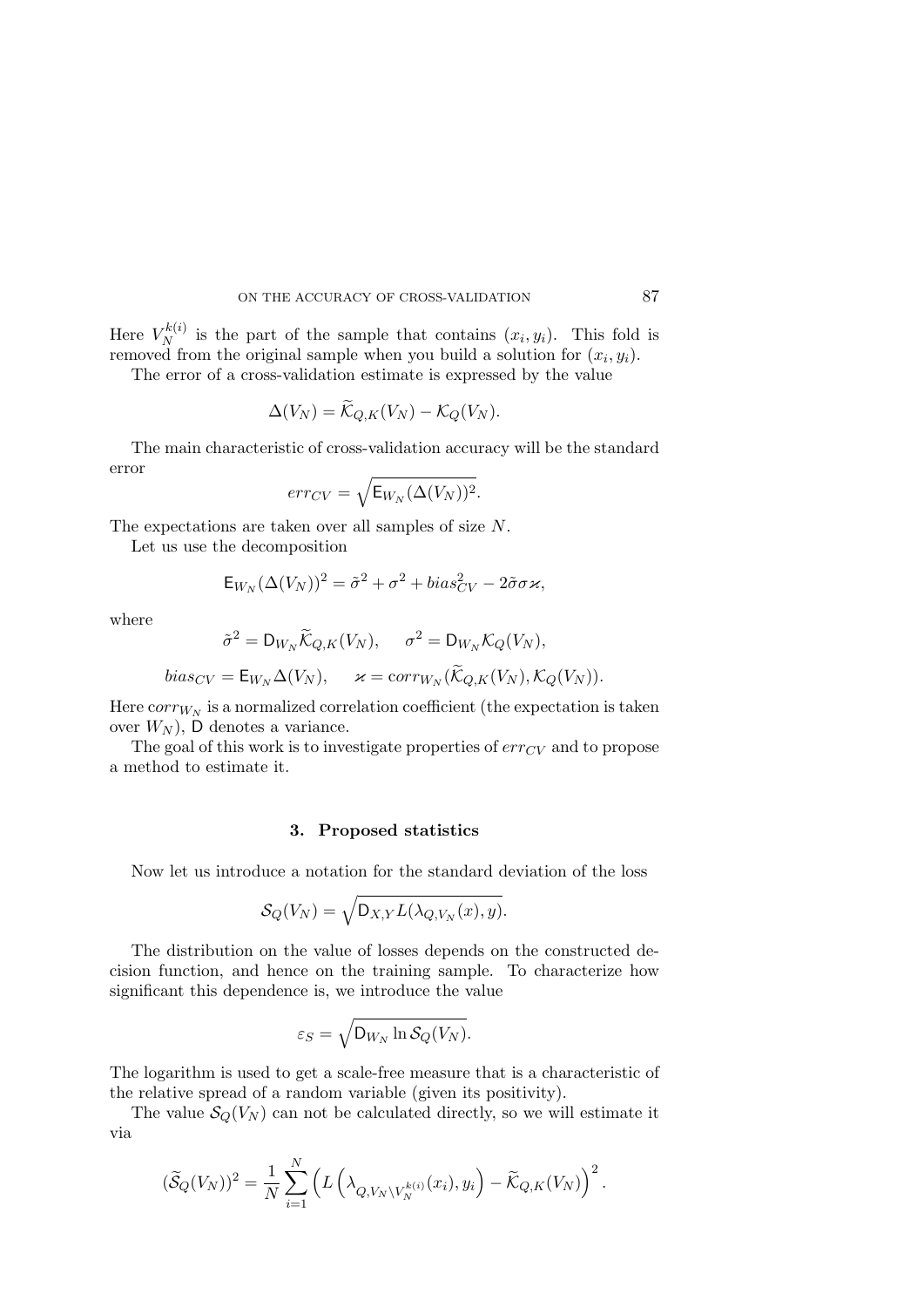The relative deviation of the obtained estimate is defined as

$$
\tilde{\varepsilon}_S = \sqrt{\mathsf{D}_{W_N} \ln \widetilde{\mathcal{S}}_Q(V_N)}.
$$

If we have a test sample, we can estimate  $\mathcal{K}_Q(V_N)$  with inaccuracy of order  $\frac{\mathcal{S}_Q(V_N)}{\sqrt{N}}$ .

Experimental studies show that the error of cross-validation estimates is much higher than the estimate obtained from the test sample of the same size.

In our experiments we will investigate a possibility to estimate  $err_{CV}$ on the base of  $\mathcal{S}_Q(V_N)$ .

## 4. Method of research

The idea of the approach is based on the fact that the estimates made for a large sample are close to the expected values (i.e. to the values obtained on the distributions themselves). Note that in our case there is some subtlety, namely that the notion of a large sample becomes relative. To study the properties of quality estimates, it is important that the size of the test sample will be much larger than the size of training samples.

The scheme of the experimental study is as follows. The initial sample is divided into two approximately equal parts. One part is reserved for the test. The second part is divided into many training samples, each of which is used for independent training, as well as for evaluation by cross-validation.

This approach allows us to draw conclusions with same statistical reliability as by modeling on distributions, but based on real data.

#### 5. Experimental results

Numerical studies was performed on the task "adults" from the UCI repository. The data size is 32560 object with 5 variables (we selected only numeric features). The target variable is represented by the values of two classes.

We used logarithmic loss function

$$
L(\lambda(x), y) = -y \ln \lambda(x) - (1 - y) \ln(1 - \lambda(x)),
$$

where  $y \in \{0, 1\}, \lambda(x) \in (0, 1)$ .

To avoid too large losses, the predicted probabilities were clipped to a range [0, 001, 0, 999].

We used gradient boosting as a classification method (class Gradient-BoostingClassifier from sklearn.ensemble), max depth=2.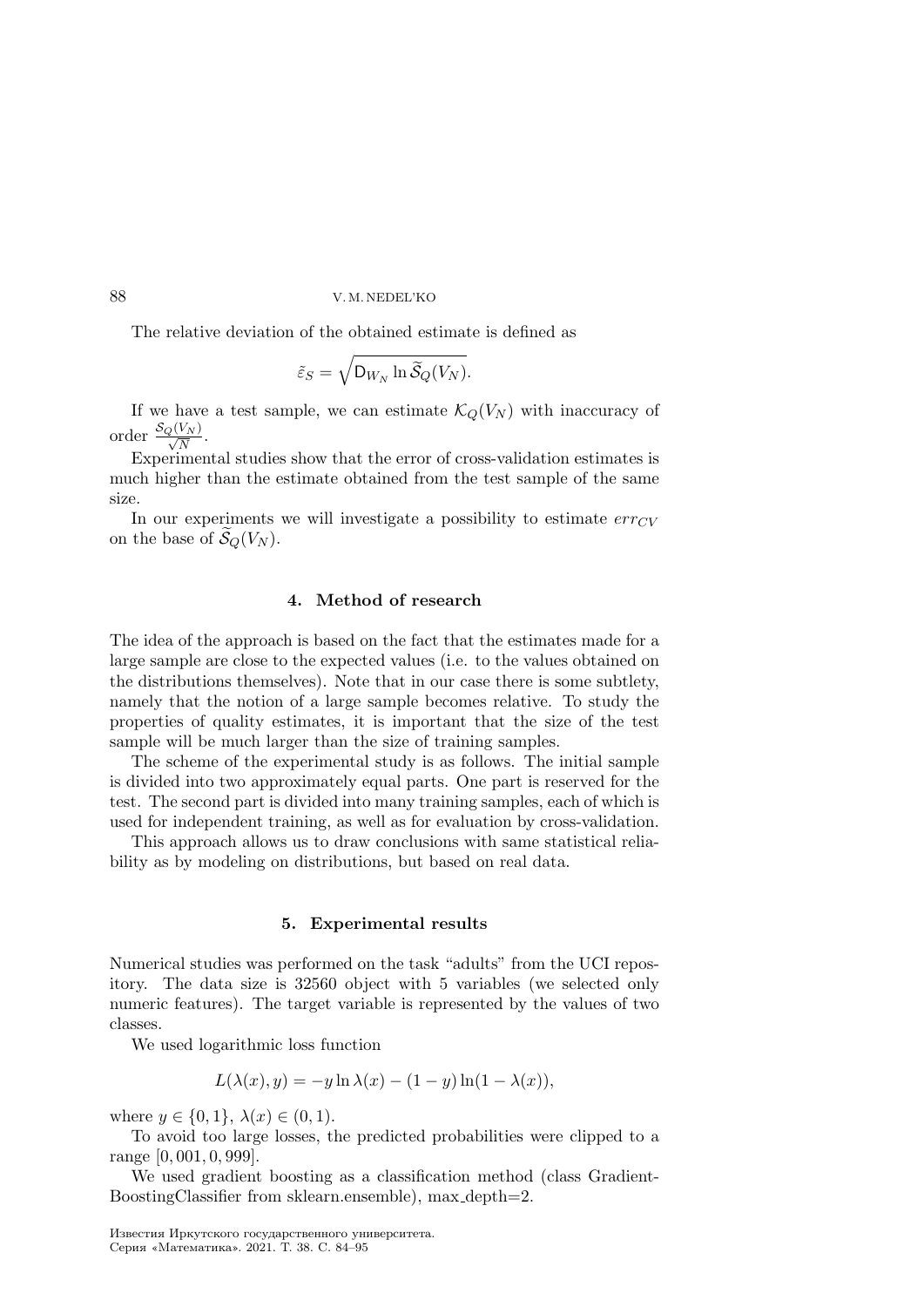Table 1

|      |        | n esti learning $E\mathcal{K}_Q$ $E\mathcal{K}_Q$ |  | $\sigma$ ES $\alpha$ | $\varepsilon_S$ err <sub>test</sub>                         | Tab. |
|------|--------|---------------------------------------------------|--|----------------------|-------------------------------------------------------------|------|
| N    | mators | <sub>-rate</sub>                                  |  |                      |                                                             |      |
| 1000 | 100    |                                                   |  |                      | $0,2$ $0,314$ $0,421$ $0,007$ $0,637$ $0,064$ $0,019$       | 2.3  |
| 100  | 30     |                                                   |  |                      | $0,05$ $0,368$ $0,480$ $0,020$ $0,553$ $0,175$ $0,056$ 4, 5 |      |

The parameters of the experiment

Table 2

Characteristics of the cross-validation estimate when  $N = 1000$ 

|                | $bias_{CV}$ | error | $\tilde{\sigma}$ | $\boldsymbol{\varkappa}$ | $E_{W_N} S_Q(V_N)$ | $\tilde{\varepsilon}_S$ | $S_{folds}$ | $R_{folds}$ |
|----------------|-------------|-------|------------------|--------------------------|--------------------|-------------------------|-------------|-------------|
| Κ              |             |       |                  |                          |                    |                         |             |             |
| $\overline{2}$ | 0.040       | 0.052 | 0.030            | $-0.421$                 | 0.729              | 0.051                   | 0.025       | 1,367       |
| 3              | 0.022       | 0.035 | 0.024            | $-0.390$                 | 0.690              | 0.045                   | 0.028       | 0.642       |
| 5              | 0.012       | 0.032 | 0.026            | $-0.454$                 | 0.662              | 0.039                   | 0.042       | 0.397       |
| 10             | 0.007       | 0.031 | 0.027            | $-0.485$                 | 0.649              | 0.036                   | 0.065       | 0,250       |

The table 1 contains parameters (training sample size  $N$ , n estimators, learning rate) , the experimental results (those doesn't depend on the number of folds  $K$ ), and the references on the tables with corresponding results.

The column  $E(\mathcal{K}_Q(V_N))$  contains the average values of the quality criterion on the training sample.

The values of  $\sigma$  are relatively small, which means that the quality of solutions does not depend very much on a particular training sample.

The  $err_{test}$  column contains quality criterion estimates based on a test sample of the same size as the training sample.

The table 2 presents the results of experiments to evaluate the characteristics of the cross-validation depending on  $K$ .

You can see that the bias of the cross-validation estimate becomes insignificant at  $K = 10$ , i.e. too small in comparison with the variance.

The error of cross-validation estimation at small  $K$  decreases slightly with the growth of K, at  $K > 10$  the error varies slightly.

The accuracy of the cross-validation estimation is significantly lower than the accuracy of the  $err_{test}$  estimate by the test sample of the same size.

The value  $S_{folds}$  is the standard deviation of the cross-validation score over  $K$  folds. Some sources recommend to build an estimate of the accuracy of the cross-validation based on  $S_{folds}$ . However, the large values of  $R_{folds}$ , which are the standard deviation of  $S_{folds}$ , indicate that from sample to sample the values of  $S_{folds}$  can vary significantly, so any estimates based on them will be unreliable.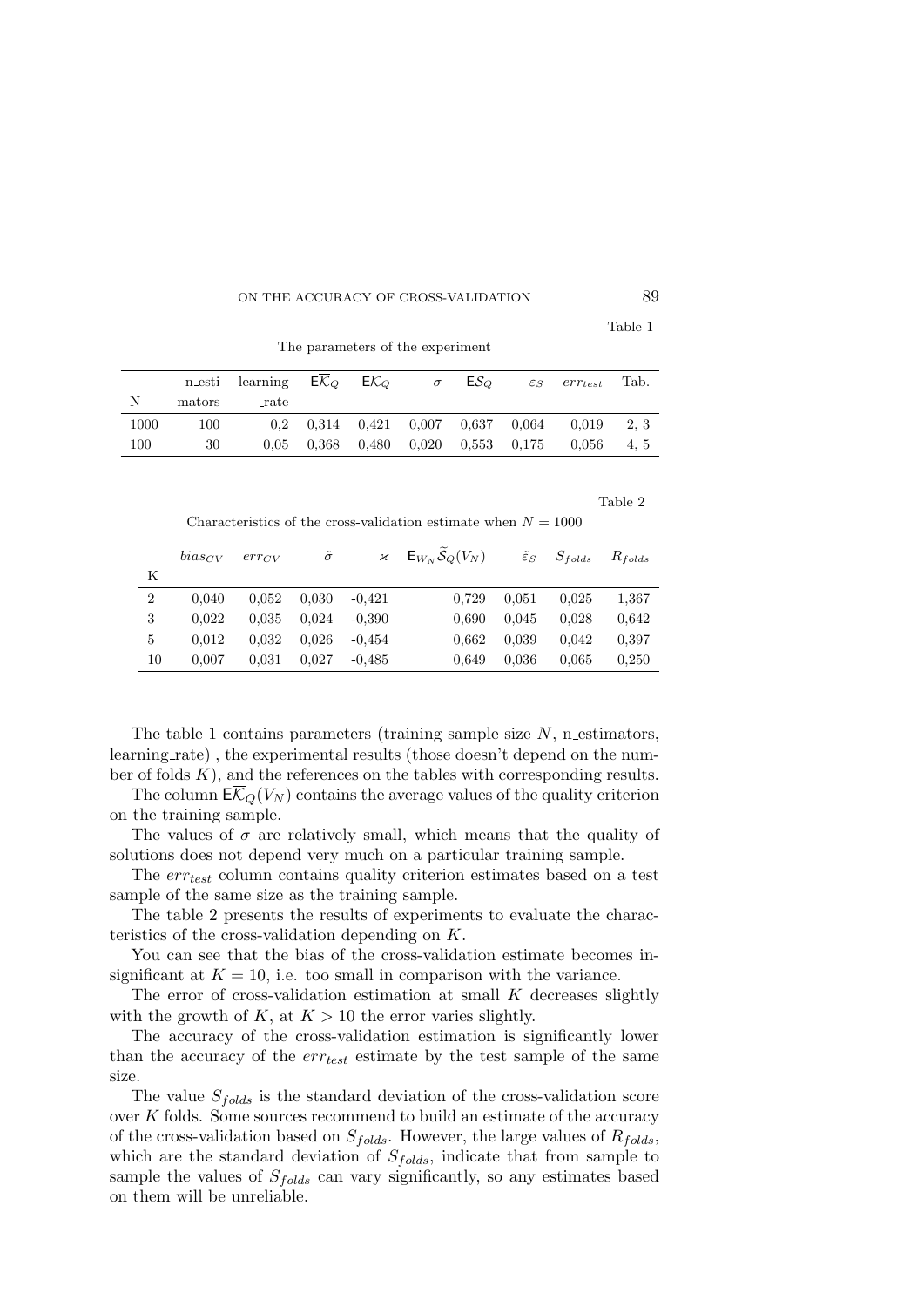Table 3

Characteristics of the cross-validation when  $N = 1000$ , number of repeats is 10

|                | $bias_{CV}$ | error | $\tilde{\sigma}$ | $\boldsymbol{\varkappa}$ | $E_{W_N} S_Q(V_N)$ | $\tilde{\varepsilon}_S$ | $S_{folds}$ | $R_{folds}$ |
|----------------|-------------|-------|------------------|--------------------------|--------------------|-------------------------|-------------|-------------|
| Κ              |             |       |                  |                          |                    |                         |             |             |
| $\overline{2}$ | 0.034       | 0.046 | 0.029            | $-0.430$                 | 0.730              | 0.031                   | 0.019       | 1,328       |
| 3              | 0.019       | 0.037 | 0.029            | $-0.563$                 | 0.686              | 0.029                   | 0.025       | 0.699       |
| 5              | 0.010       | 0.034 | 0.029            | $-0.505$                 | 0.662              | 0.034                   | 0.037       | 0.326       |
| 10             | 0.005       | 0.031 | 0.027            | $-0.446$                 | 0.648              | 0.033                   | 0.054       | 0.272       |

Table 4

Characteristics of the cross-validation estimate when  $N = 100$ 

|                | $bias_{CV}$ | $err_{CV}$ | $\tilde{\sigma}$ | κ        | $E_{W_N} S_Q(V_N)$ | $\tilde{\varepsilon}_S$ | $S_{folds}$ | $R_{folds}$ |
|----------------|-------------|------------|------------------|----------|--------------------|-------------------------|-------------|-------------|
| Κ              |             |            |                  |          |                    |                         |             |             |
| $\overline{2}$ | 0.030       | 0.092      | 0.082            | $-0.137$ | 0,628              | 0.159                   | 0.054       | 1,266       |
| 3              | 0.013       | 0.081      | 0.076            | $-0.085$ | 0,590              | 0.127                   | 0.077       | 0,771       |
| 5              | 0,000       | 0.072      | 0,069            | $-0.045$ | 0.563              | 0.111                   | 0.107       | 0.385       |
| 10             | $-0.006$    | 0.071      | 0.068            | $-0.028$ | 0,550              | 0.106                   | 0.166       | 0.255       |
| 20             | $-0.007$    | 0.071      | 0.068            | $-0.004$ | 0,546              | 0.104                   | 0.240       | 0,190       |

The table 3 presents the results of similar experiments in which the procedure of cross-validation is repeated 10 times for random permutations of sample objects.

As you can see, the accuracy of the estimates increases slightly, and only for small  $K$ .

Tables 4 and 5 present the results of similar experiments when  $N = 100$ .

As expected, the accuracy of estimates decreases, but the qualitative conclusions are the same.

For comparison, similar calculations were performed for the BNP Paribas Cardif Claims Management problem

(https://www.kaggle.com/c/bnp-paribas-cardif-claims-management).

We kept only numerical variables with the least number of missing values: v10, v12, v14, v21, v34, v40, v50, v114. The parameters of the algorithm: n estimators: 100, learning rate: 0,1, max depth: 2.

The results are given in tables 6, 7. There is no qualitative difference from previous experiments.

Since  $\tilde{\varepsilon}_S$  is small, the  $\widetilde{\mathcal{S}}_Q(V_N)$  may be used as an estimate for  $\mathcal{S}_Q(V_N)$ .

Finally, we can estimate  $err_{CV}$  by the value  $\frac{S_Q(V_N)}{\sqrt{N/2}}$ . This is rough and fully heurisric estimate, but it seems that we have nothing better.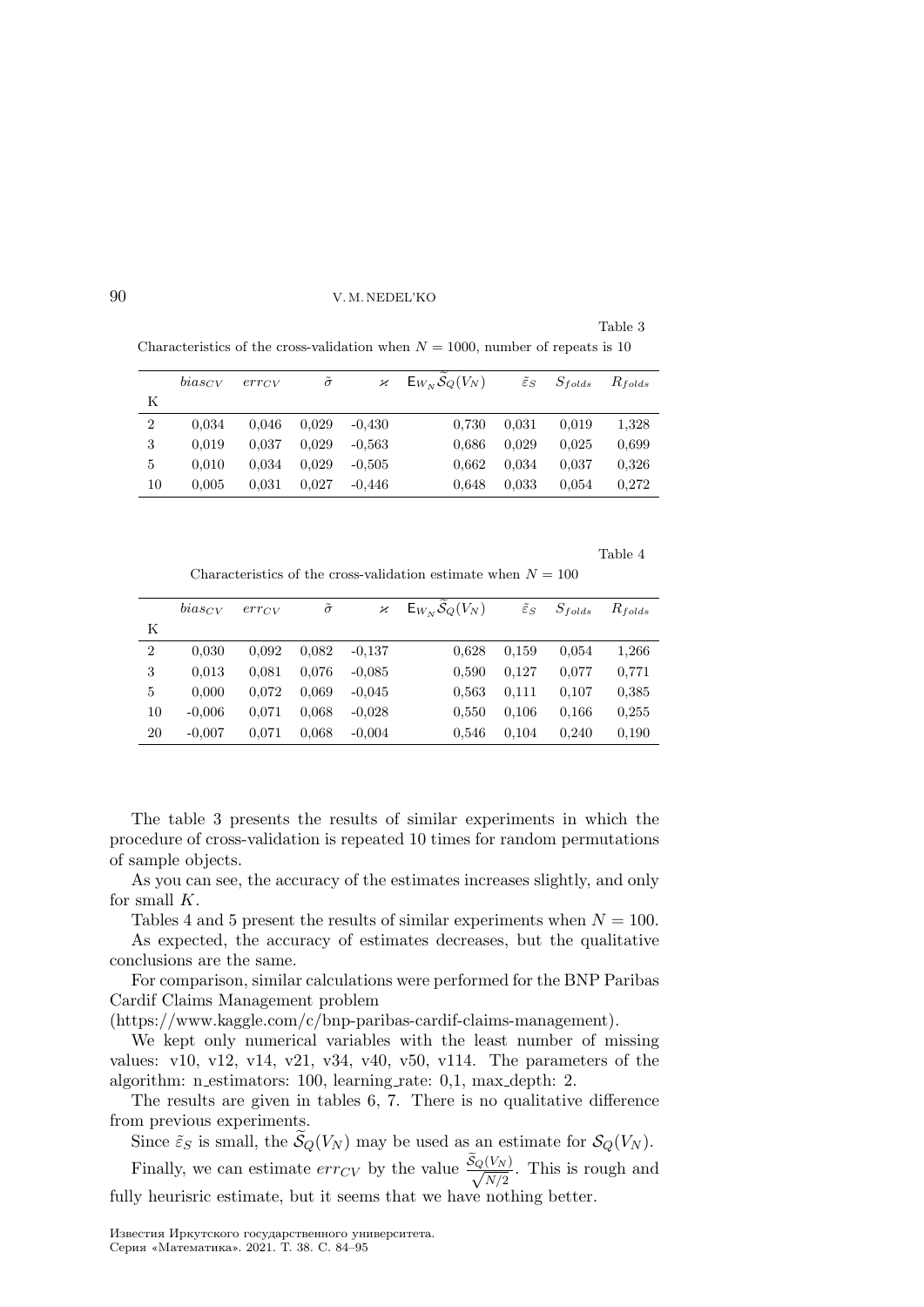Table 5

| $S_{folds}$<br>$R_{folds}$ |
|----------------------------|
|                            |
| 0.989<br>0.048             |
| 0.691<br>0.080             |
| 0.464<br>0.103             |
| 0.317<br>0.165             |
|                            |

Characteristics of the cross-validation when  $N = 100$ , number of repeats is 10

Table 6

Characteristics of the cross-validation when  $N = 1000$ , dataset "Paribas"

|                | $bias_{CV}$ | $err_{CV}$ | $\tilde{\sigma}$ | κ        | $\mathsf{E}_{W_N} \mathcal{S}_Q(V_N)$ | $\tilde{\varepsilon}_S$ | $S_{folds}$ | $R_{folds}$ |
|----------------|-------------|------------|------------------|----------|---------------------------------------|-------------------------|-------------|-------------|
| Κ              |             |            |                  |          |                                       |                         |             |             |
| $\overline{2}$ | 0.020       | 0.032      | 0.024            | $-0.234$ | 0.633                                 | 0.039                   | 0.019       | 1,055       |
| 3              | 0.009       | 0.022      | 0.020            | $-0.059$ | 0.605                                 | 0.037                   | 0.028       | 0,522       |
| 5              | 0.005       | 0.021      | 0.020            | $-0.233$ | 0,591                                 | 0.033                   | 0.038       | 0.378       |
| 10             | 0,001       | 0.020      | 0.019            | $-0.210$ | 0,582                                 | 0.035                   | 0.056       | 0.286       |

# 6. Conclusion

The studies confirm the well-known empirical recommendation to choose the number of partitions (folds) in cross-validation equal to 5 or 10. At  $K = 5$ , the accuracy of the estimates is slightly lower, but in practice it is usually not significant, so  $K = 5$  is also a justified choice.

Of greater interest are the obtained results on the accuracy of the estimates. The results of the experiments allow us to formulate an empirical assessment that the accuracy of the estimates obtained by cross-validation is approximately the same as the accuracy of the estimates obtained from the test sample of half the size.

The fact that cross-validation estimate is much less accurate that holdout one can be qualitatively explained by that all the objects of the test sample are independent, and the estimates built by the cross-validation on different folds are not independent.

For evaluating the accuracy of cross-validation estimates one should evaluate the variance of the values of the loss function calculated separately for each object of the sample (using the decision function constructed without using this object). The resulting value should be divided by  $N/2$ . This will give a rough estimate of the variance of the quality estimated by the cross-validation.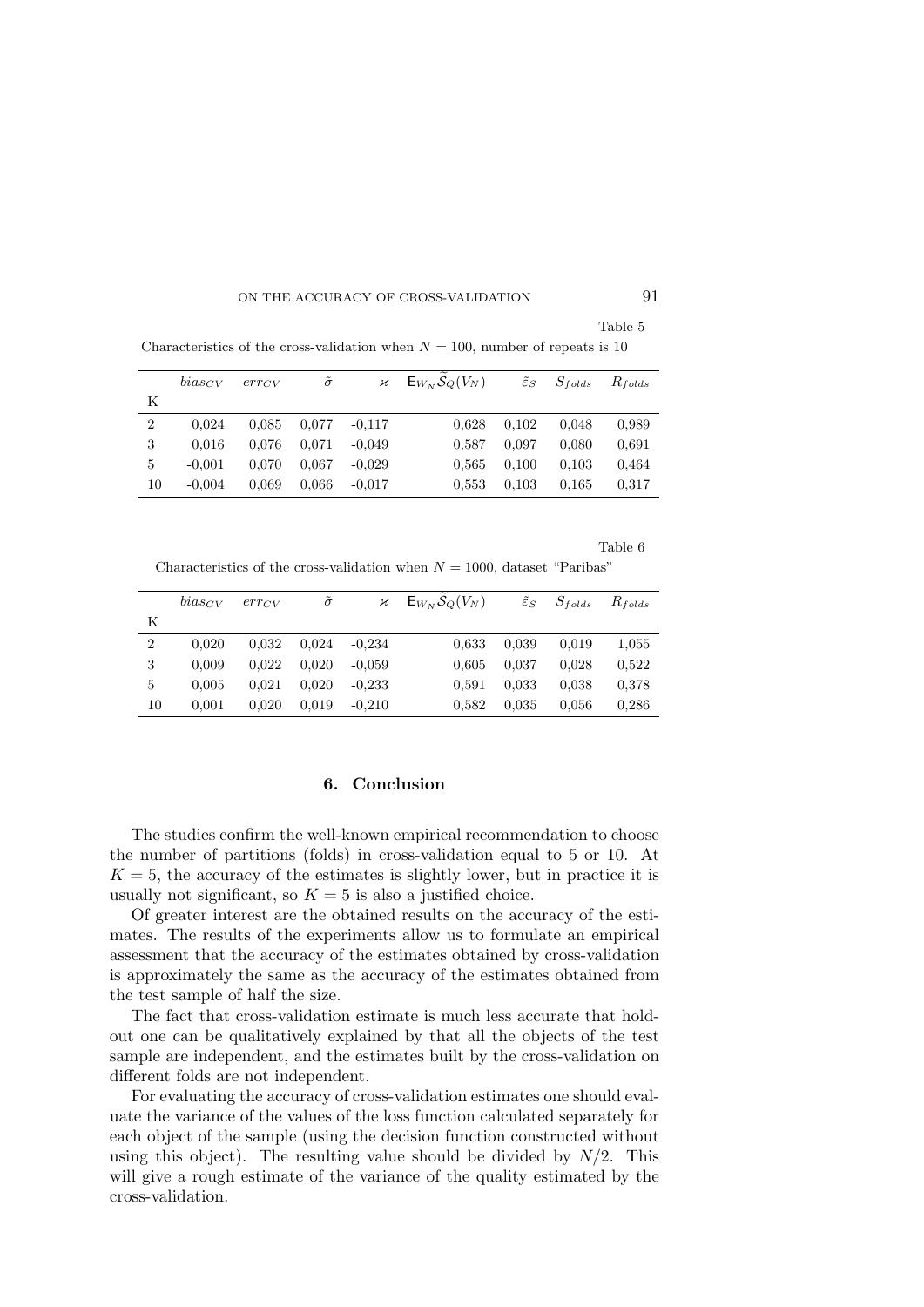#### Table 7

|                | $bias_{CV}$ | error | $\tilde{\sigma}$ |          | $\mathcal{H}$ $E_{W_N} S_Q(V_N)$ | $\tilde{\varepsilon}_S$ | $S_{folds}$ | $R_{folds}$ |
|----------------|-------------|-------|------------------|----------|----------------------------------|-------------------------|-------------|-------------|
| Κ              |             |       |                  |          |                                  |                         |             |             |
| $\overline{2}$ | 0.027       | 0.032 | 0.018            | $-0.283$ | 0.638                            | 0.028                   | 0.024       | 0.191       |
| 3              | 0.016       | 0.022 | 0.015            | $-0.266$ | 0.607                            | 0.033                   | 0.030       | 0,142       |
| 5              | 0.010       | 0.020 | 0.017            | $-0.320$ | 0.591                            | 0.034                   | 0.038       | 0,127       |
| 10             | 0,007       | 0.018 | 0.016            | $-0.319$ | 0.582                            | 0.036                   | 0.054       | 0.100       |

Characteristics of the cross-validation when  $N = 1000$ , number of repeats is 10

#### References

- 1. Bayle P., Bayle A., Janson L., Mackey L. Cross-validation Confidence Intervals for Test Error. Advances in Neural Information Processing Systems, 2020, vol. 33, pp. 16339-16350.
- 2. Beleites C., Baumgartner R., Bowman C., Somorjai R., Steiner G., Salzer R., Sowa M. G. Variance reduction in estimating classication error using sparse datasets. Chemometrics and Intelligent Laboratory Systems, 2005, vol. 79, iss. 1-2, pp. 91- 100, https://doi.org/10.1016/j.chemolab.2005.04.008
- 3. Franc V., Zien A., Schölkopf B. Support Vector Machines as Probabilistic Models. Proc. of the International Conference on Machine Learning (ICML). ACM, New York, USA, 2011, pp. 665-672.
- 4. Friedman J., Hastie T., Tibshirani R. Additive logistic regression: a statistical view of boosting. Annals of Statistics, 2000, vol. 28, pp. 337-407. https://doi.org/10.1214/aos/1016218223
- 5. Kelmanov A.V., Pyatkin A.V. NP-trudnost nekotorykh kvadratichnykh evklidovykh zadach 2-klasterizatsii [NP-hardness of some quadratic Euqleadean biclasterization tasks]. Doklady Akademii Nauk [Reports of Academy of Science], 2015, vol. 464, no. 5, pp. 535-538. https://doi.org/10.7868/S0044466916030091 (in Russian)
- 6. Lbov G. S., Starceva N. G. Sravnenie algoritmov raspoznavanija s pomoshh'ju programmnoj sistemy "Poligon" [Comparison of recognition algorithms with the software system "Poligon"]. Analiz dannyh i znanij v jekspertnyh sistemah [Analysis of data and knowledge in expert systems], Novosibirsk, 1990, iss. 134, Vychislitel'nye sistemy [Computer systems], pp. 56-66. (in Russian)
- 7. Lbov G. S., Starceva N. G. Logicheskie reshajushhie funkcii i voprosy statisticheskoj ustojchivosti reshenij [Logical decision functions and problem of statistical robustness of the solutions]. Novosibirsk, Institute of Mathematics SB RAS Publ., 1999, 211 p. (in Russian)
- 8. Lugosi G., Vayatis N. On the bayes-risk consistency of regularized boosting methods. Annals of Statistics, 2004, vol. 32, pp. 30-55. https://doi.org/10.1214/aos/1079120129
- 9. Mease D., Wyner A. Evidence contrary to the statistical view of boosting. Journal of Machine Learning Research, 2008, vol. 9, pp. 131-156. https://doi.org/10.1145/1390681.1390687
- 10. Motrenko A., Strijov V., Weber G.-W. Sample Size Determination For Logistic Regression. Journal of Computational and Applied Mathematics, 2014, vol. 255, pp. 743-752. https://doi.org/10.1016/j.cam.2013.06.031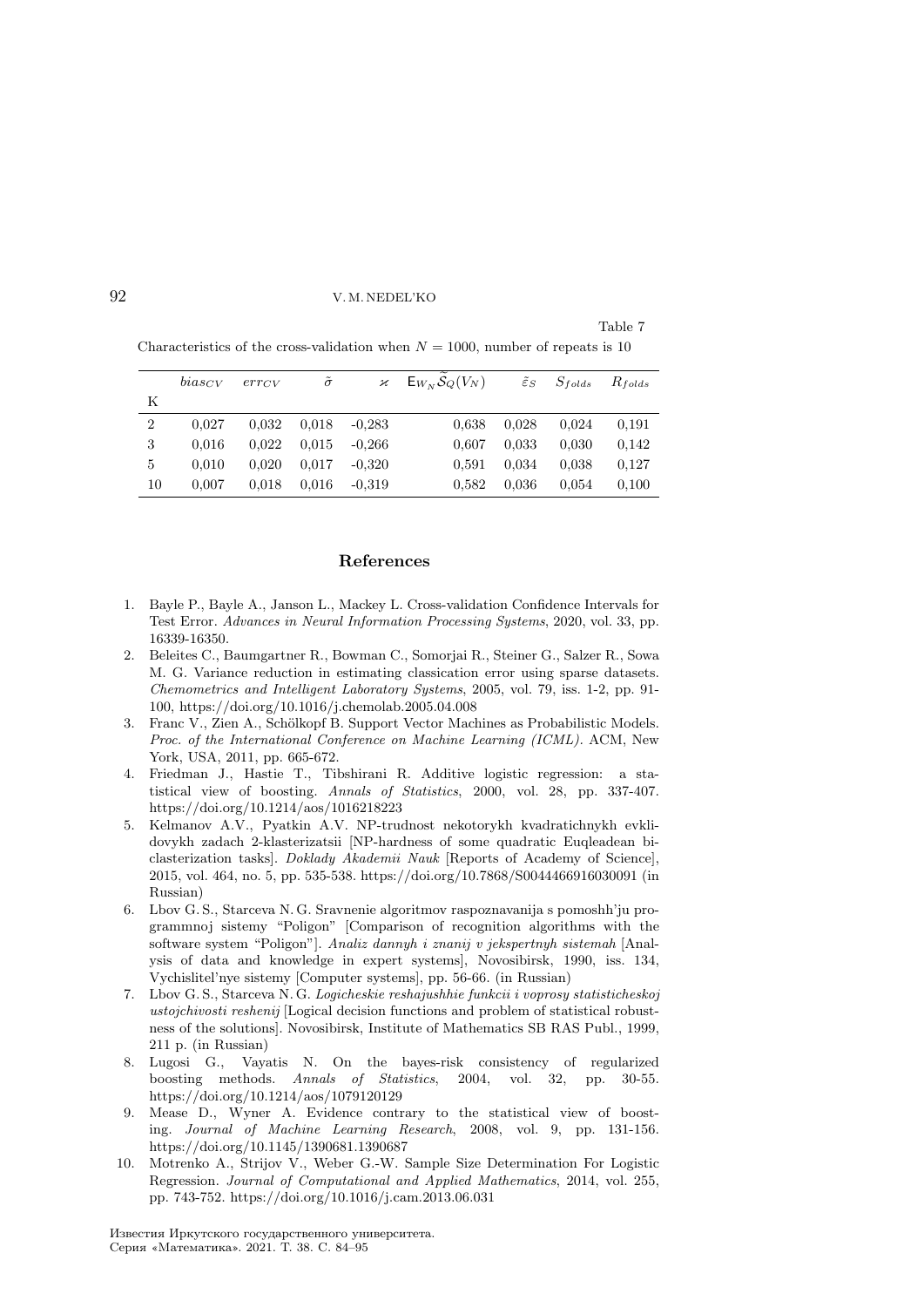- 11. Krasotkina O.V., Turkov P.A., Mottl V.V. Bayesian Approach to the Pattern Recognition Problem in Nonstationary Environment. Lecture Notes in Computer Science, 2011, vol. 6744, pp. 24-29. https://doi.org/10.1007/978-3-642-21786-9 6.
- 12. Krasotkina O.V., Turkov P.A., Mottl' V.V. Bajesovskaja logisticheskaja regressija v zadache obuchenija raspoznavaniju obrazov pri smeshhenii reshajushhego pravila [Bayesian logistic regression in the problem of pattern recognition learning on shifting decision rule]. Izvestija Tulskogo gosudarstvennogo universiteta. Tehnicheskie nauki. [Proceedings of the Tula State University. Engineering,] 2013, no. 2, pp. 177-187. (in Russian)
- 13. Nedel'ko V.M. Misclassification probability estimations for linear decision functions. Lecture Notes in Computer Science (including subseries Lecture Notes in Artificial Intelligence and Lecture Notes in Bioinformatics), 2004, vol. 3138, pp. 780-787. https://doi.org/10.1007/978-3-540-27868-9 85
- 14. Nedel'ko V. Decision trees capacity and probability of misclassification. Lecture Notes in Computer Science (including subseries Lecture Notes in Artificial Intelligence and Lecture Notes in Bioinformatics). LNAI, 2005, vol. 3505, pp. 193-199. https://doi.org/10.1007/11492870 16
- 15. Nedel'ko V. M. Regressionnye modeli v zadache klassifikacii [Regression models in the classification problem]. Sibirskij zhurnal industrialnoj matematiki [Siberian Journal of Industrial Mathematics], 2014, vol. 27, no. 1, pp. 86-98. (in Russian)
- 16. Nedel'ko V. M. K voprosu ob jeffektivnosti bustinga v zadache klassifikacii [On the boosting efficiency in the classification problem]. Vestnik Novosibirskogo gosudarstvennogo universiteta. Serija: matematika, mehanika, informatika. [Bulletin of the Novosibirsk State University. Series: Mathematics, Mechanics, Computer Science], 2015, vol. 15, iss. 2, pp. 72—89. (in Russian), https://doi.org/10.17377/PAM.2015.15.206
- 17. Torshin I.Yu., Rudakov K.V. On the Theoretical Basis of Metric Analysis of Poorly Formalized Problems of Recognition and Classification. Pattern Recognition and Image Analysis (Advances in Mathematical Theory and Applications), 2015, vol. 25, no. 4, pp. 577-587. https://doi.org/10.1134/S1054661815040252
- 18. Vanwinckelen G., Blockeel H. On estimating model accuracy with repeated crossvalidation. BeneLearn 2012: Proceedings of the 21st Belgian-Dutch Conference on Machine Learning, 2012, pp. 39-44.
- 19. Vorontsov K.V. Exact Combinatorial Bounds on the Probability of Overfitting for Empirical Risk Minimization. Pattern Recognition and Image Analysis (Advances in Mathematical Theory and Applications), 2010, vol. 20, no. 3, pp. 269-285, https://doi.org/10.1134/S105466181003003X

Victor Nedel'ko, Candidate of Sciences (Physics and Mathematics), Sobolev Institute of Mathematics SB RAS, 4, Koptjuga, Novosibirsk, 630090, Russian Federation, tel.: +7(383)3332793, email: nedelko@math.nsc.ru,

ORCID iD https://orcid.org/0000-0001-8217-9304

Received 30.10.2021

# О точности оценок скользящего экзамена в задаче классификации

В. М. Неделько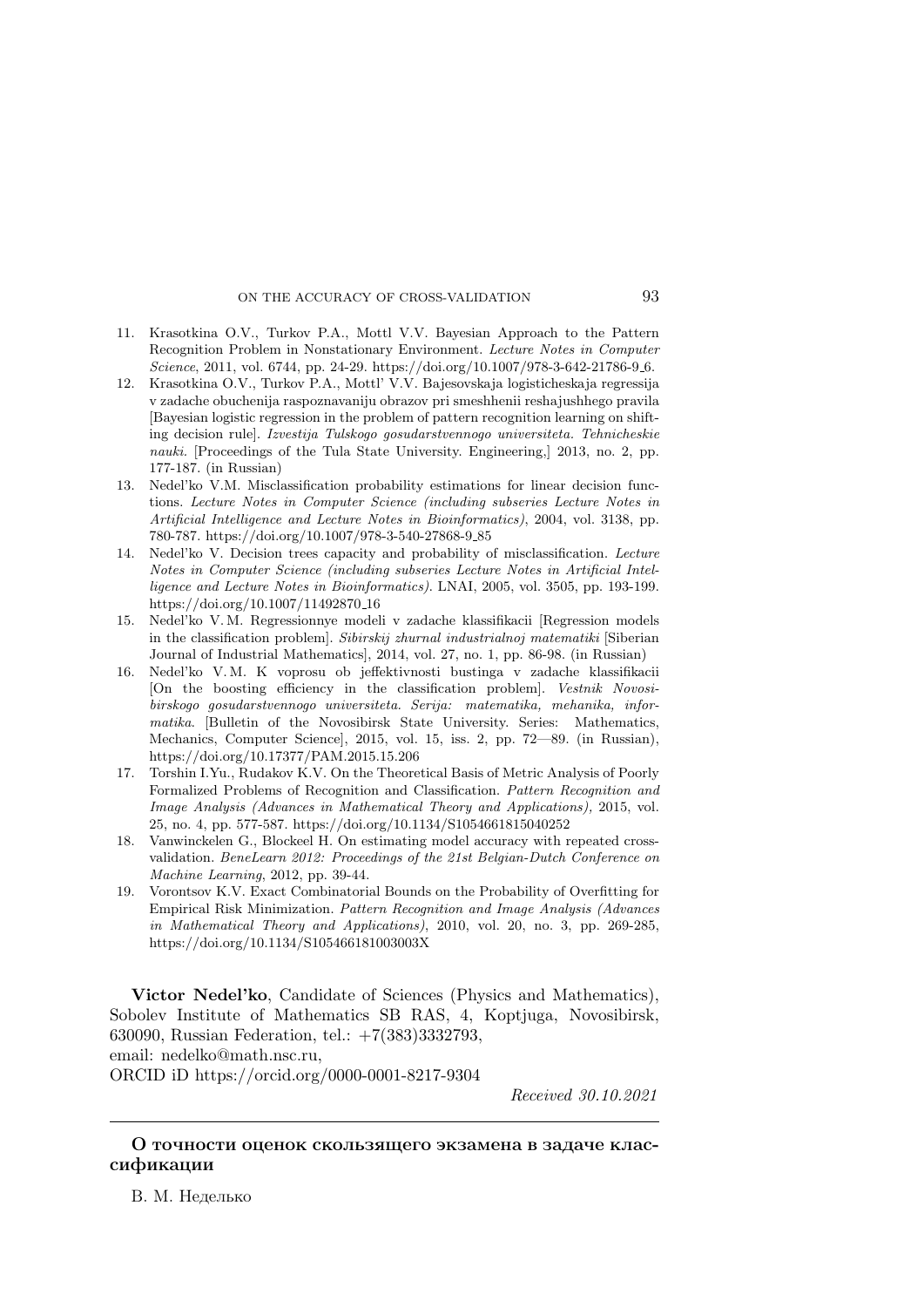### 94 V. M. NEDEL'KO

Институт математики им. С. Л. Соболева СО РАН, Новосибирск, Российская Федерация

Аннотация. Метод скользящего экзамена (K-fold cross-validation) является наиболее часто используемым методом оценивания качества решений в задачах машинного обучения. Несмотря на большое число работ, посвященных исследованию данного подхода, остается открытой проблема оценивания точности получаемых оценок качества. В частности, в настоящее время неизвестны доверительные интервалы для оценки скользящего экзамена, существуют лишь очень грубые оценки таких интервалов.

Основной идеей работы является схема статистического моделирования, которая позволяет использовать реальные данные для получения статистических оценок, которые обычно получаются только при использовании модельных распределений. Предложенный подход позволяет достаточно точно вычислять как общую погрешность оценок скользящего экзамена, так и отдельные ее компоненты (смещение, дисперсию), а также оценивать связь этой погрешности с различными статистиками.

Использование повторяющегося скользящего экзамена со случайным разбиением на подвыборки также не дает принципиального выигрыша в точности. Результаты экспериментов позволяют сформулировать эмпирическую оценку, что точность оценок, полученных методом скользящего экзамена приблизительно такая же, как точность оценок, полученных по контрольной выборке, вдвое меньшего объема. Этот результат легко объяснить тем фактом, что все объекты контрольной выборки независимы, а оценки, построенные скользящим экзаменом на разных подвыборках, не являются независимыми.

Ключевые слова: построение решающих функций, скользящий экзамен, точность статистических оценок, машинное обучение.

#### Список литературы

- 1. Bayle P., Bayle A., Janson L., Mackey L. Cross-validation Confidence Intervals for Test Error // Advances in Neural Information Processing Systems. 2020. Vol. 33. P. 16339–16350.
- 2. Beleites C., Baumgartner R., Bowman C., Somorjai R., Steiner G., Salzer R., Sowa M. G. Variance reduction in estimating classication error using sparse datasets // Chemometrics and Intelligent Laboratory Systems. 2005. Vol. 79, Iss. 1-2. P. 91—100. https://doi.org/10.1016/j.chemolab.2005.04.008
- 3. Franc V., Zien A., Schölkopf B. Support Vector Machines as Probabilistic Models // Proc. of the International Conference on Machine Learning (ICML). ACM, New York, USA, 2011. P. 665–672.
- 4. Friedman J., Hastie T., Tibshirani R. Additive logistic regression: a statistical view of boosting // Annals of Statistics. 2000. Vol. 28. P. 337–407. https://doi.org/10.1214/aos/1016218223
- 5. Кельманов А. В., Пяткин А. В. NP-трудность некоторых квадратичных евклидовых задач 2-кластеризации // Доклады Академии наук. 2015. Т. 464, № 5. С. 535–538. https://doi.org/10.7868/S0044466916030091
- 6. Лбов Г. С., Старцева Н. Г. Сравнение алгоритмов распознавания с помощью программной системы «Полигон» // Анализ данных и знаний в экспертных системах. Новосибирск, 1990. Вып. 134 : Вычислительные системы. С. 56–66.
- 7. Лбов Г. С., Старцева Н. Г. Логические решающие функции и вопросы статистической устойчивости решений. Новосибирск : Институт математики СО РАН, 1999. 211 с.